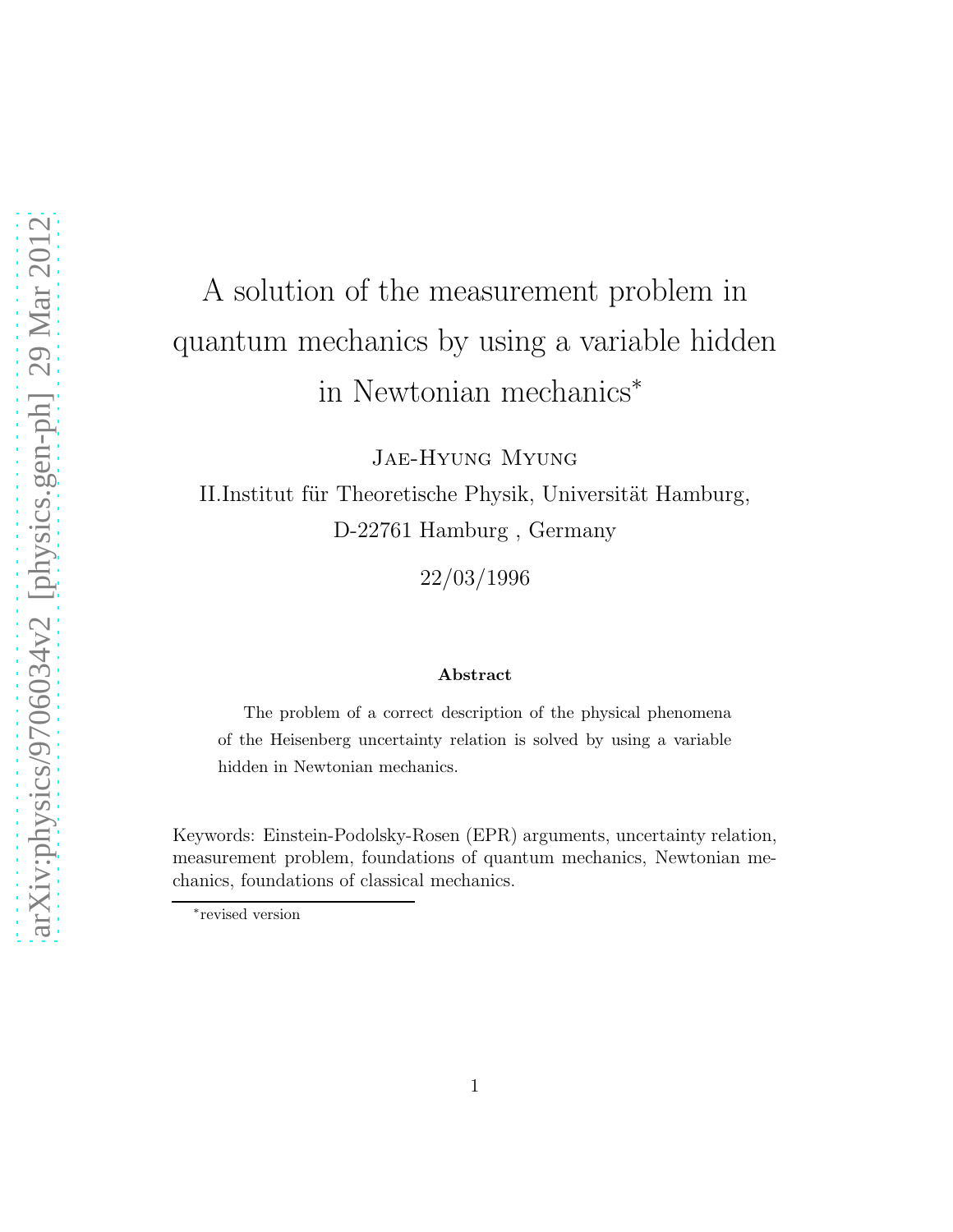#### 1 Introduction

The aim of this work is to solve the measurement problem in quantum mechanics. Since the problem was introduced by Einstein et al.(EPR)(see Ref. [\[1\]](#page-9-0)), although many efforts have been devoted to the solution of the problem, to date no conclusive solution has been found.

In quantum mechanics two physical quantities described by non-commuting operators cannot be simultaneously measured with perfect accuracy, and the relation between these two quantities can be derived from a wave function. The problem put forward by EPR is that the description of physical reality as given by the wave function is not complete. The most important part in the EPR paper is the criteron of reality: "If, without in any way disturbing a system, we can predict with certainty (i.e., with probability equal to unity) the value of a physical quantity, then there exists an element of physical reality corresponding to this physical quantity." According to the EPR arguments quantum mechanics is not a complete theory, since there is not the reality element. This criterion implies the existence of an additional (hidden) variable.

Another important point in the paper is the problem of locality: "Since at the time of measurement the two systems no longer interact, no real change can take place in the second system in consequence of anything that may be done to the first system." The EPR arguments of reality and locality were developed into the local hidden variable theory in quantum mechanics (see Refs. [\[2](#page-9-1)[,3](#page-9-2)[,4](#page-9-3)[,5,](#page-9-4)[6](#page-9-5)[,7\]](#page-9-6)). According to the authors, quantum mechanics needs a variable for a correct description at small distance.

The Bell theorem deduced from the locality assumptions was generalized in Refs. [\[8,](#page-9-7)?[,10\]](#page-9-8) and experimentally tested in Refs. [\[11,](#page-9-9)[12,](#page-9-10)[13,](#page-9-11)?[,15\]](#page-10-0). The weak inequalities are fully compartible with the experimental results, while the strong inequalitites are violated (see Ref. [\[16\]](#page-10-1)). The EPR arguments concerning the correct description of physical reality of the wave function are not reasonable, since the physical theories described by a wave function are in good agreement with experiments.

EPR have not directly referred to the uncertainty relation in their paper. However, since one of the authors, Einstein, has been against Bohr's interpretation of the relation, in this paper we confine the measurement problem to the uncertainty relation. That is, we solve the problem of a correct description of the physical phenomena of the relation by making use of a variable hidden in Newtonian mechanics. As we begin to see in next section, the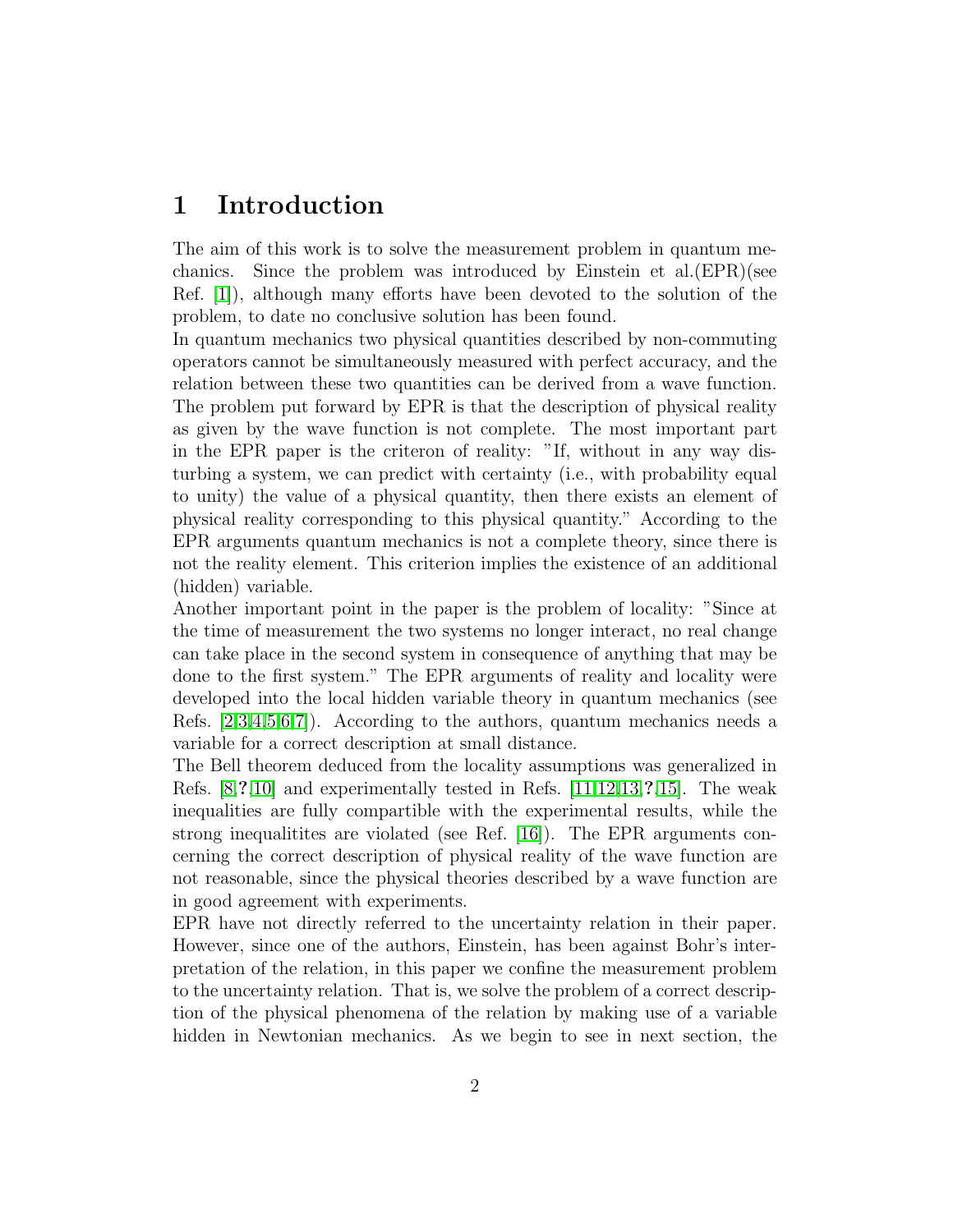hidden variable plays a crucial role in the solution of the problem. In this case the hidden variable is a physical quantity that is omited from the object of measurement, since the quantity is hidden in other quantities. That is, the variable in question is a variable hidden in Newtonian mechanics.

A complete physical theory is in a precise (one-one) correspondence with the object that is being described. However, a hidden variable makes a physical theory correspond to two objects. The uncertainty relation describes the relation between momentum and position of a particle. If an unknown variable is hidden in one of these two quantities, we need another physical theory to describe the relation between the hidden variable and the complementary variable.

The uncertainty relation is a measurement theory of two quantities of a particle, and a kernel in the measurement theory is interpretation. Whether we can simultaneously know two physical quantities with perfect accuracy or not, depends only on the interpretation. Various measurement theories were suggested by many authors (Ref. [\[17\]](#page-10-2)). The most exact of these theories is the principle of complementarity of Bohr (Ref. [\[18\]](#page-10-3)) and his interpretation. If we arrange matters so that a quantity in the relation is small, another will be large. Thus, we can simultaneously measure these two quantities with limited accuracy. If any two quantities are proportional, the measurement processes are entirely different from the former situation. If we arrange matters so that a quantity is small, another will be also small. Thus, we can simultaneously measure these two quantities with perfect accuracy. The variable hidden in classical mechanics is proportional to another known variable. In this work we find the hidden variable and solve the measurement problem by using this variable.

This paper is organized as follows. In section 2 it is shown that a variable hidden in Newtonian mechanics plays a key role in the solution of the problem, and in section 3 the hidden variable (the quantity of motion) is redefined. In section 4 we solve the measurement problem in quantum mechanics by using the new variable. Section 5 is devoted to conclusions.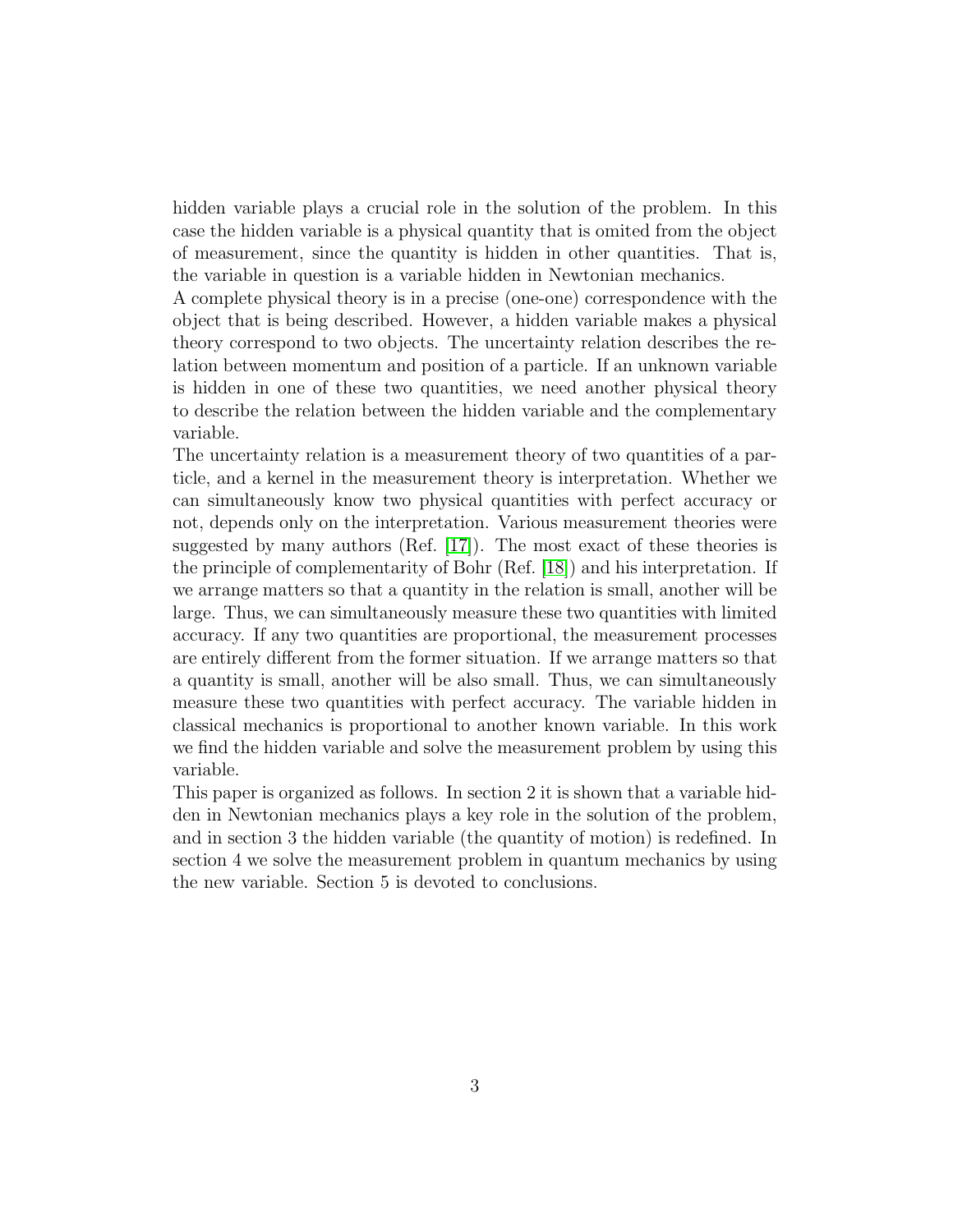### 2 The uncertainty relation and a variable hidden in Newtonian mechanics

The uncertainty relation for a bound electron in an atom is given as

$$
\Delta P \Delta x \sim nh,\tag{1}
$$

if n means the quantum number of the stationary state (Ref. [\[19\]](#page-10-4)). The relation (1) can be rewritten as follows

$$
\Delta P \Delta x \ge h. \tag{2}
$$

If we give up the knowledge of the stationary state, that is, if the electron is practically regarded as free, the uncertainty relation is given as

$$
\triangle P \triangle x \sim h. \tag{3}
$$

The relations (1)-(3) say: If we arrange matters so that  $\Delta x$  is small,  $\Delta P$ will be large. If we reduce  $\Delta P$  in some way,  $\Delta x$  will be large. Therefore, we cannot simultaneously measure both momentum and position with perfect accuracy. We consider the uncertainty relation (3) in this work. The relation was confirmed by experiment, for example, in the collision of particles in an accelerator. Therefore, we are convinced that the relation completely and formally describes the physical phenomena (physical reality) of a moving particle.

To solve the problem of a correct description of the physical phenomena of the relation by an approach of the hidden variable theoy described in section 1, we must consider the relation and the quantities in the relation conceptually. That is, we must find the variable hidden in Newtonian mechanics. In the relation, the concept of  $P$  is not clear.  $P$  (momentum) has two meanings, the quantity of motion and the force of a moving body. Let us consider these two concepts separately.

If we consider P as the force of a moving particle, then the relation describes the physical phenomena in the conceptional sense correctly, that is, the relation between force and position of a particle can be described through the uncertainty relation (3). On the other hand, if we consider P as the quantity of motion of a particle, then the relation does not describe the phenomena correctly, that is, the relation between the quantity of motion and position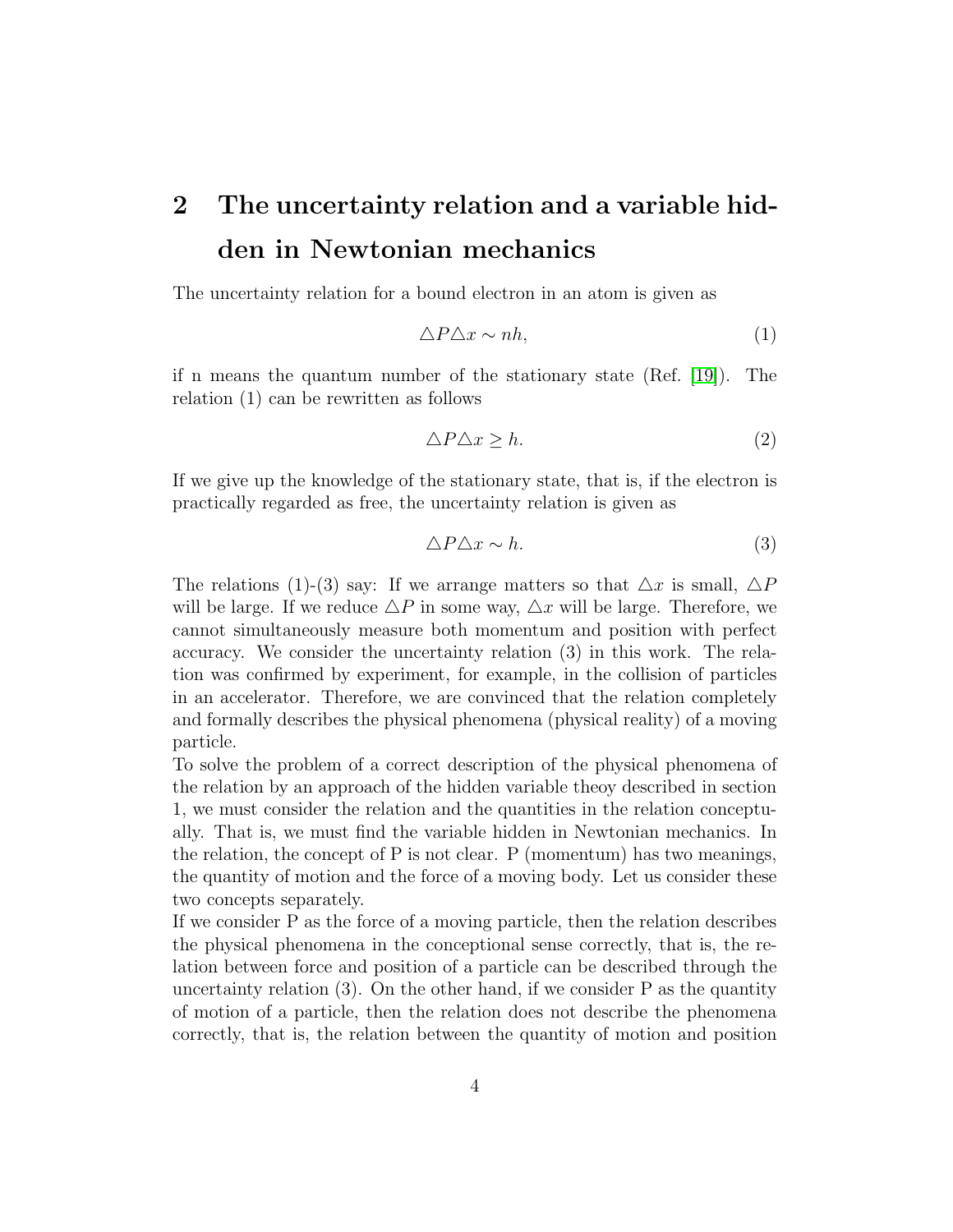of particle cannot be described through the uncertainty relation, since the quantity of motion is proportional to the position. Therefore, the variable (the quantity of motion) hidden in Newtonian mechanics plays a key role for the solution of the problem of a correct description of the physical phenomena of the uncertainty relation. We must define the concept of the quantity of motion to solve the problem exactly. This is done in next section.

### 3 New foundations of classical mechanics

We define the product of mass and velocity as momentum. The term momentum has two meanings, the quantity of motion ('quantitus motus') and impulse ('impetus'). The former originated from Descartes (Ref [\[20\]](#page-10-5)) and Newton (Ref. [\[21\]](#page-10-6)) and the latter from Leibnitz (Ref. [\[22\]](#page-10-7)). However, these two concepts represent different physical quantities.

The measure of the magnitude of the impulse (or force) of a moving body is magnitude of velocity, while the measure of the quantity of motion is the path length covered by the body. That is, the quantity of motion is proportional not to the magnitude of velocity but to the covered path length.

Motion is the variation of position in space. Therefore, the quantity of motion is proportional to the quantity of the variation of position, which can be exactly expressed through the covered path length. Thus, the quantity of motion Q is defined as the product of mass m and the covered path length l. The quantity of motion is a scalar quantity, since the covered path length is a scalar. The quantity of motion Q of a body is described through an integral formula. If a body of mass m moves along a path from position a to position b in the x-y coordinate system and  $dQ$  (=m dl) is the quantity of infinitesimal motion, then the quantity of motion of the body is given by

$$
Q = \int dQ = ml. \tag{4}
$$

The product of mass and velocity is a formal description of a moving body which exerts a force on another body during a collision. Therefore, the product is defined as the force or the momentum of a moving body. The magnitude of the momentum P of a moving body is proportional to the rate of change of the quantity of the motion Q:

$$
P = \frac{dQ}{dt}.\tag{5}
$$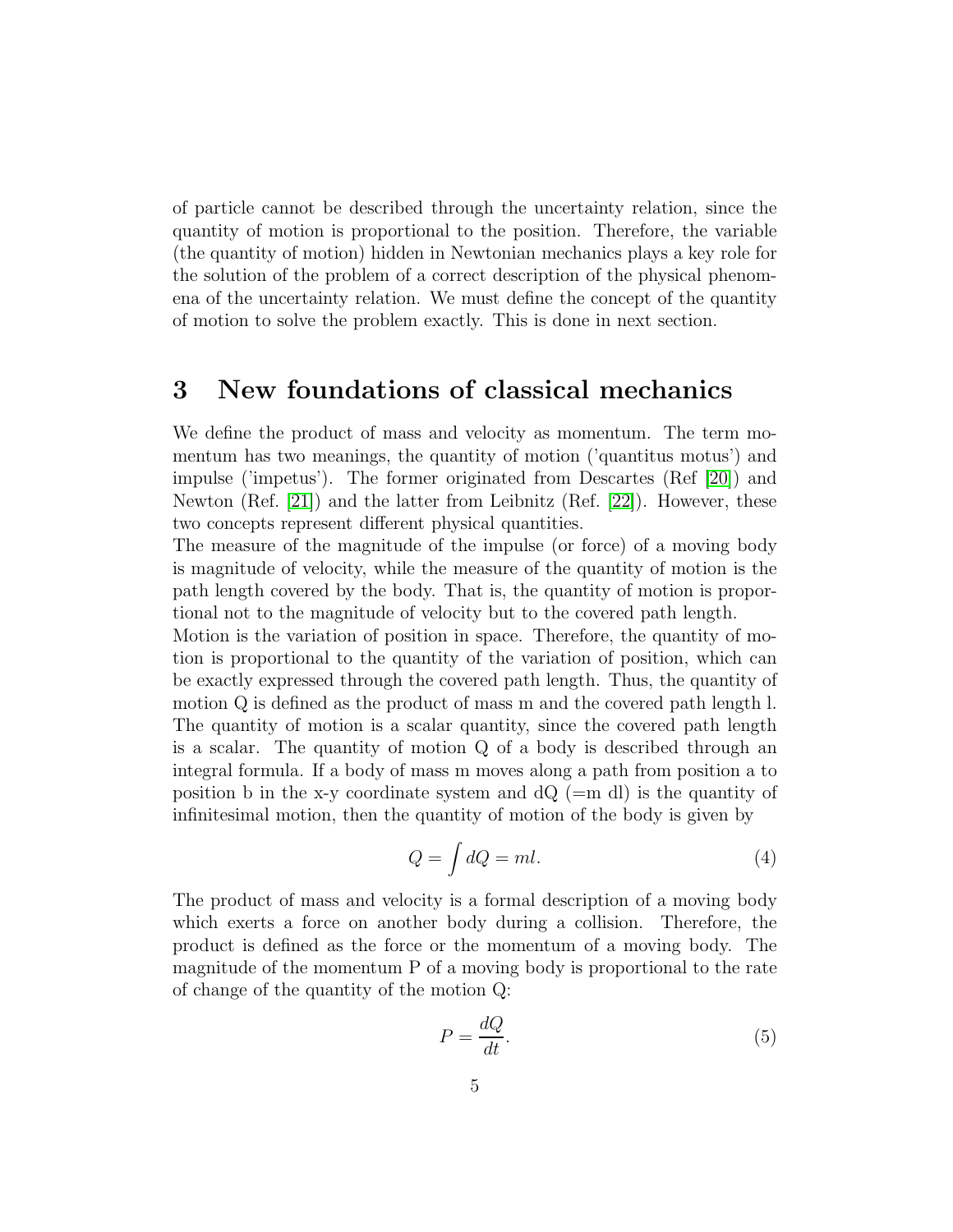The product of mass and acceleration is a formal description of an accelerating body which exerts a force on another body during a collision. Therefore, the product is defined as the force of an accelerating body. The further work in classical mechanics is done in the appendix.

### 4 A solution of the measurement problem in quantum mechanics

In this section we solve the problem of a correct description of the physical phenomena of the uncertainty relation by using the new variable Q. As was referred in section 2, the uncertainty relation correctly describes the physical phenomena formally. However, the relation is not complete in the conceptional sense because of the hidden variable Q. We need another theory describing the relation between the quantity of motion Q and position x. Let us consider the relation between two physical quantities  $\triangle Q$  and  $\triangle x$  of a particle according to the new definition of the quantity of motion. If a particle moves in the direction of x in the x-y coordinate system, then we know from the motion of the wave form of the particle that the position  $\Delta x$ is proportional to the path length  $\triangle l$  covered by the particle (see Fig.1) and

from the definition of Q, that  $\Delta l$  is proportional to  $\Delta Q$ . Consequently, these two proportional relations mean that  $\Delta Q$  is proportional to  $\Delta x$ . That is, from the two relations  $\Delta l = n \Delta x$  and  $\Delta Q = m \Delta l$ , the relation

$$
\triangle Q = k \triangle x (k = mn) \tag{6}
$$

results. The proportional relation between  $\Delta Q$  and  $\Delta x$  means that  $\Delta Q$ differs from  $\Delta x$  by a proportional constant k. This fact says: If we arrange matters so that  $\Delta x$  is small,  $\Delta Q$  will be also small. If we reduce  $\Delta Q$ ,  $\Delta x$  will also be reduced. Therefore, if we know the position of a particle, then we can also know accurately the quantity of motion of the particle and conversely, if we know the quantity of motion of a particle, then we can also know accurately the position of the particle. In other words, we can measure simultaneously two physical quantities, i.e., the quantity of motion and the position of a particle with perfect accuracy. Hereafter we call the relation (6) the certainty relation.

The relation between two observables Q and x can be described through a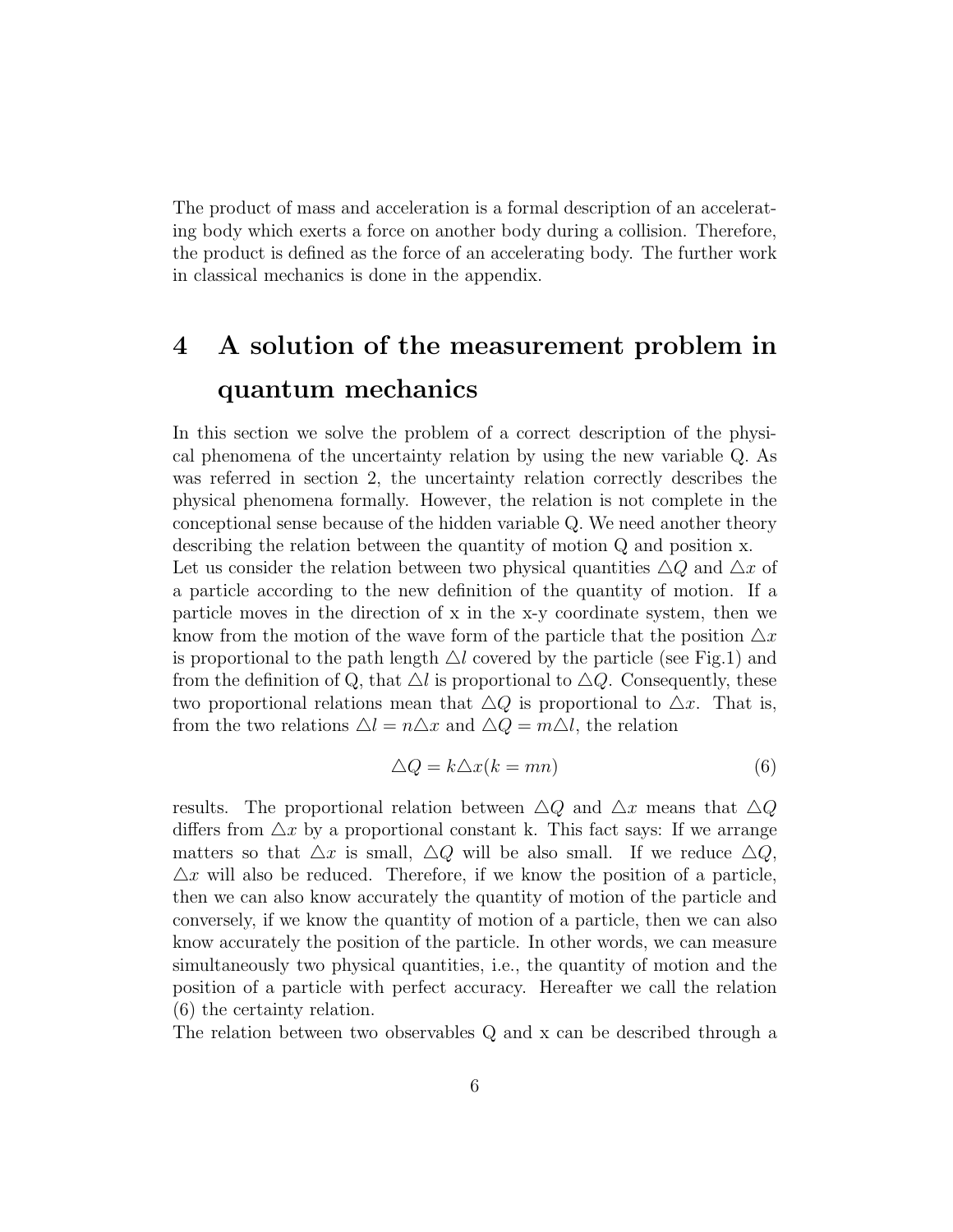commutation relation. We regard the observable Q as a trivial operator. Two trivial operators Q and x then commute:

$$
[Q, x] = 0.\t\t(7)
$$

The uncertainty relation between  $\Delta P$  and  $\Delta x$  is a well established theory in the formal sense. In this work we deduce the relation from the de Broglie relation to compare with relation (6) or (7). Let us consider the de Broglie relation  $P\lambda = h$ . If we take the uncertainty  $\Delta P(\sim P)$  in momentum P, the relation becomes

$$
\triangle P\lambda \sim h. \tag{8}
$$

If we choose one wavelength as the uncertainty  $\Delta x$  in position (locality condition), we can insert  $\Delta x$  instead of  $\lambda$  in the relation and obtain the uncertainty relation

$$
\triangle P \triangle x \sim h. \tag{9}
$$

The de Broglie relation thus implies the uncertainty relation between momentum and position of a particle. If we arrange matters so that  $\Delta P$  is small,  $\Delta x$ (or $\lambda$ ) will be large. If we reduce  $\Delta x$ (or $\lambda$ ) in some way,  $\Delta P$  will be large. Therefore, we cannot simultaneously measure monentum and position (or wavelength) of a particle with perfect accuracy. The relation between two observables P and x is also described through the commutation relation. The operator P does not commute with x:

$$
[P, x] = i\hbar,\tag{10}
$$

where the operator P is given by

$$
P = i\hbar \frac{\partial}{\partial x}.\tag{11}
$$

The relation (9) or (10) is entirely different from the relation (6) or (7). Therefore, the problem of a correct description of the physical phenomena of the uncertainty relation is due not to the incompleteness of quantum mechanics but to the variable Q hidden in Newtonian mechanics. That is, although the uncertainty relation correctly describes the physical phenomena of a moving particle formally, the relation is not complete in the conceptional sense because of the hidden variable Q. The relation between the new variable Q and position x is given by the relations (6) and (7).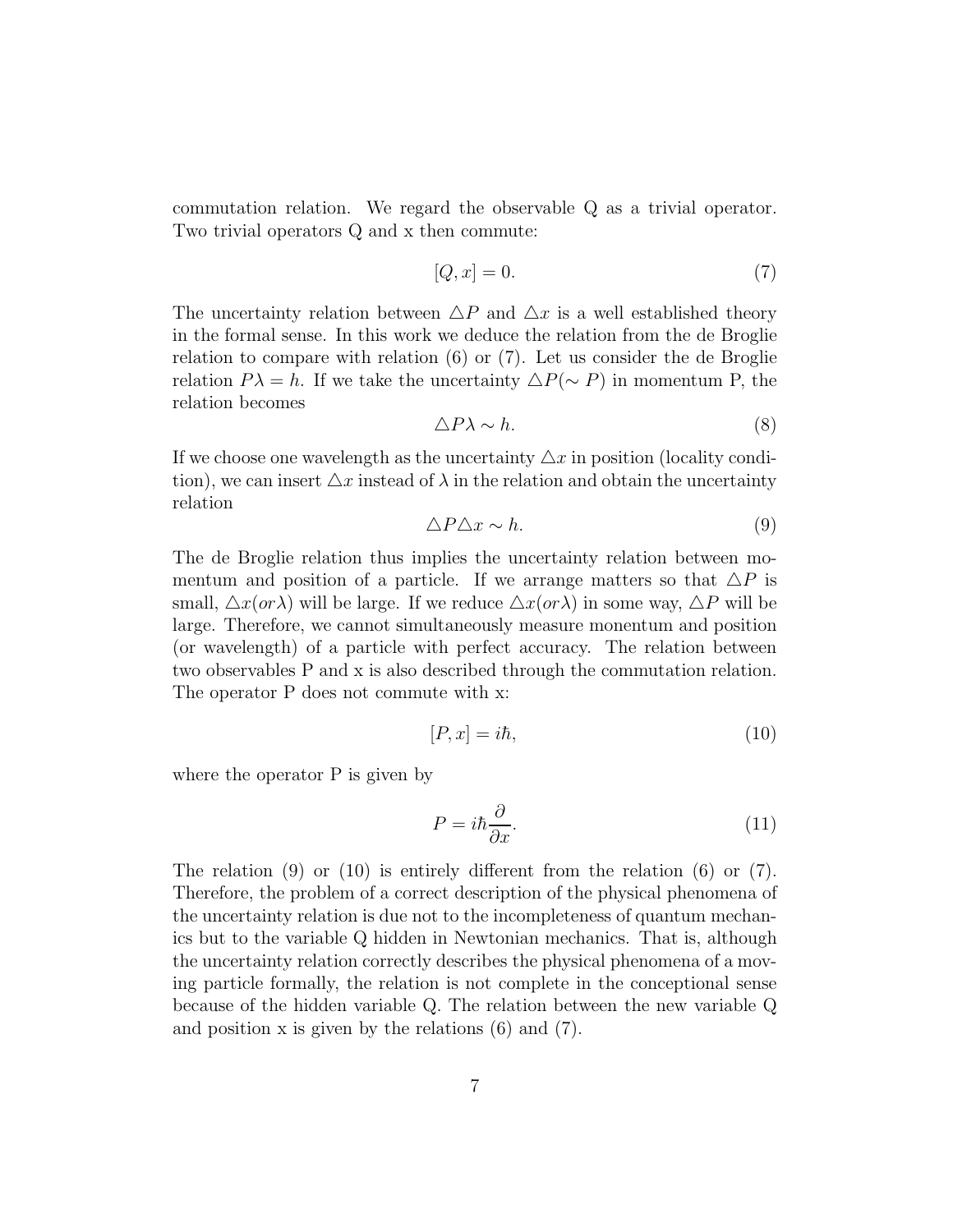#### 5 Conclusions

In the present work we confined the measurement problem to the problem of a correct description of the physical phenomena of the uncertainty relation and solved the problem. The uncertainty relation is complete in the formal sense. However, if we consider the relation conceptually, the relation is not complete because of the variable Q hidden in Newtonian mechanics. The quantity of motion Q and momentum P are different physical quantities. The relation between the quantity of motion and position of a particle is described through the certainty relation, while the relation between momentum and position of the particle is described through the uncertainty relation. From the locality condition we see that quantum mechanics is a local theory.

Whether we can simultaneously measure two physical quantities with perfect accuracy or not, depends only on the interpretation. If we arrange matters so that a quantity in the certainty relation is small, another will be also small. Therefore, we can simultaneously measure two quantities in the relation with perfect accuracy. On the other hand, if we reduce a quantity in the uncertainty relation in some way, another will be large. Therefore, we cannot simultaneously measure two quantities in the relation with perfect accuracy. Acknowledgement

I will not submit this paper to any physical journal because of the prejudice of editors.

## A Three laws of motion in classical mechanics

According to the new definition of the quantity of motion, momentum and force, we formulate three laws of motion in classical mechanics. The magnitude of the momentum P of a moving body is proportional to the rate of change of the quantity of the motion Q:

$$
P = \frac{dQ}{dt}.\tag{12}
$$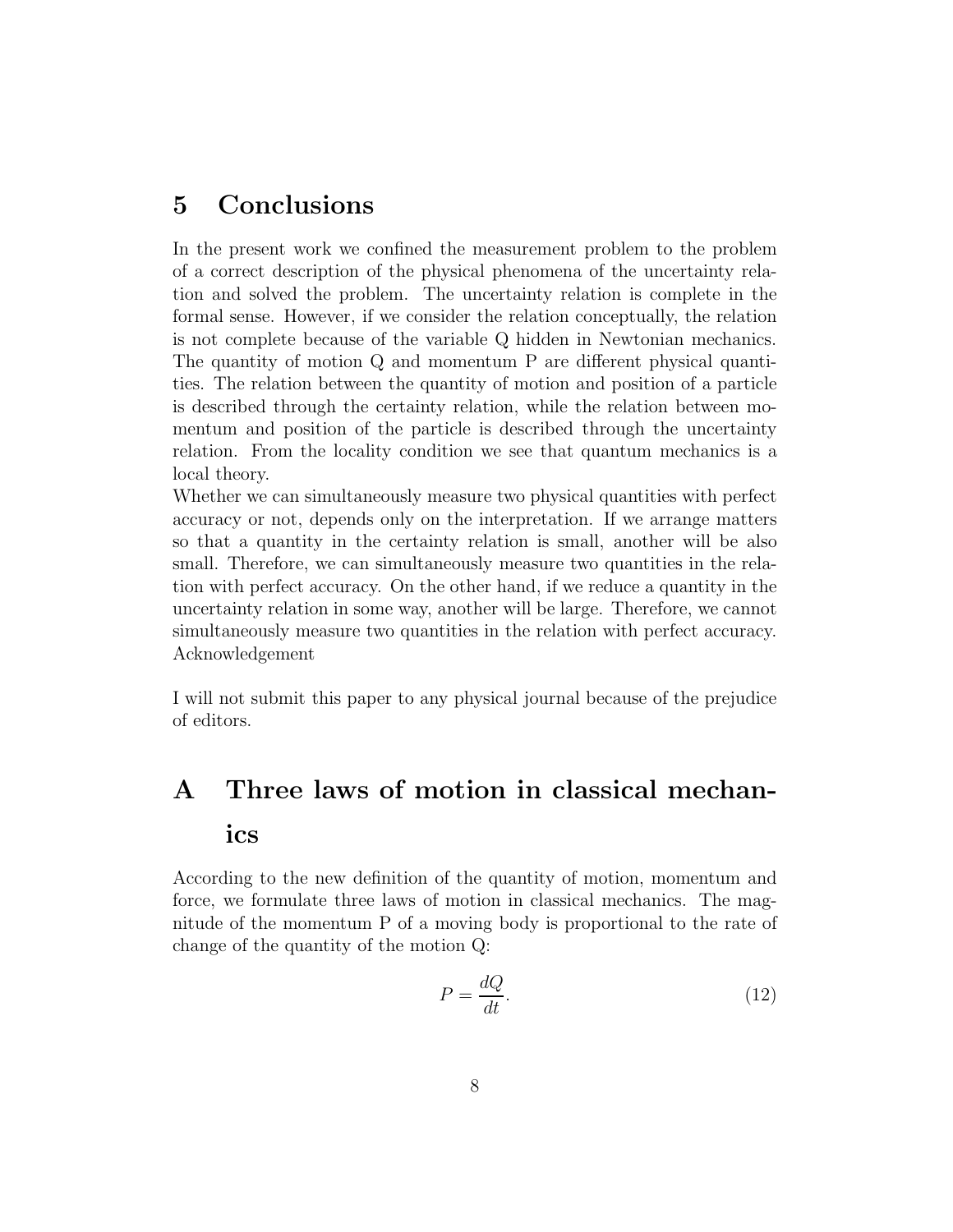This relation is called the first law of motion. The relation between momentum and force is given as follows. The magnitude of the force F of an accelerating body is proportional to the rate of change of P:

$$
F = \frac{dP}{dt}.\tag{13}
$$

The above relation is the second law of motion. This law is different from the Newton's second law, since F in new mechanics is no external force. From the above both relations we get the equation of motion

$$
F = \frac{d^2 Q}{dt^2}.\tag{14}
$$

When a body is accelerated by an external field, the magnitude of the force of the accelerating body is equal to that of the force that the field exerts on the body. This is the third law of motion. The law gives the equation of motion for a body moving in an external field. This new mechanics can be applied not only to microscopic systems, but also to macroscopic systems.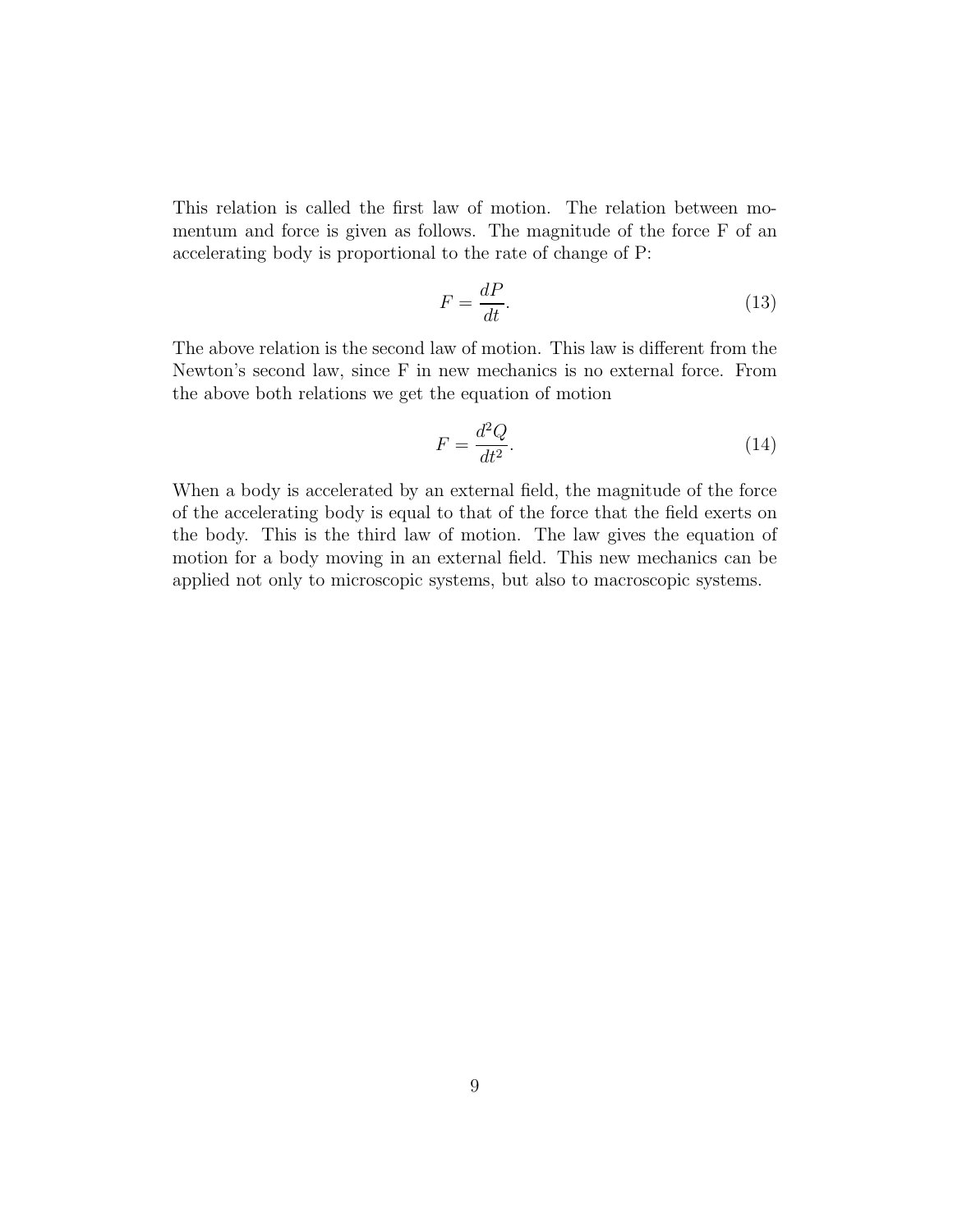#### <span id="page-9-0"></span>References

- <span id="page-9-1"></span>[1] A. Einstein, B. Podolsky and N. Rosen, Phys. Rev. 47, 777 (1935).
- <span id="page-9-2"></span>[2] D. Bohm, Phys. Rev. 85, 166 (1952).
- <span id="page-9-3"></span>[3] D. Bohm, Phys. Rev. 85, 180 (1952).
- <span id="page-9-4"></span>[4] J.S. Bell, Physics 1, 195 (1965).
- <span id="page-9-5"></span>[5] J.S. Bell, Rev. Mod. Phys. 38,447 (1966).
- <span id="page-9-6"></span>[6] D. Bohm and J. Bub, Rev. Mod. Phys. 38, 453 (1966).
- [7] F.J. Belinfante, A Survey of Hidden Variables Theories (Pergamon press, Oxford, 1973).
- <span id="page-9-7"></span>[8] J.F. Clauser, M.A. Horne, A. Shimony and R.A. Holt, Phys. Rev. Lett. 23, 880 (1969).
- <span id="page-9-8"></span>[9] J.F. Clauser and M.A. Horne, Phys. Rev. D, 10, 526 (1974).
- <span id="page-9-9"></span>[10] A. Garuccio and V. Rapisarda, Nuovo Cimento A, 269 (1981).
- <span id="page-9-10"></span>[11] S.J. Freedman and J.F. Clauser, Phys. Rev. Lett. 28, 938 (1972).
- <span id="page-9-11"></span>[12] J.F. Clauser, Phys. Rev. Lett. 37, 1223 (1976).
- [13] J.F. Clauser, Nuovo Cimento B, 33, 740 (1976).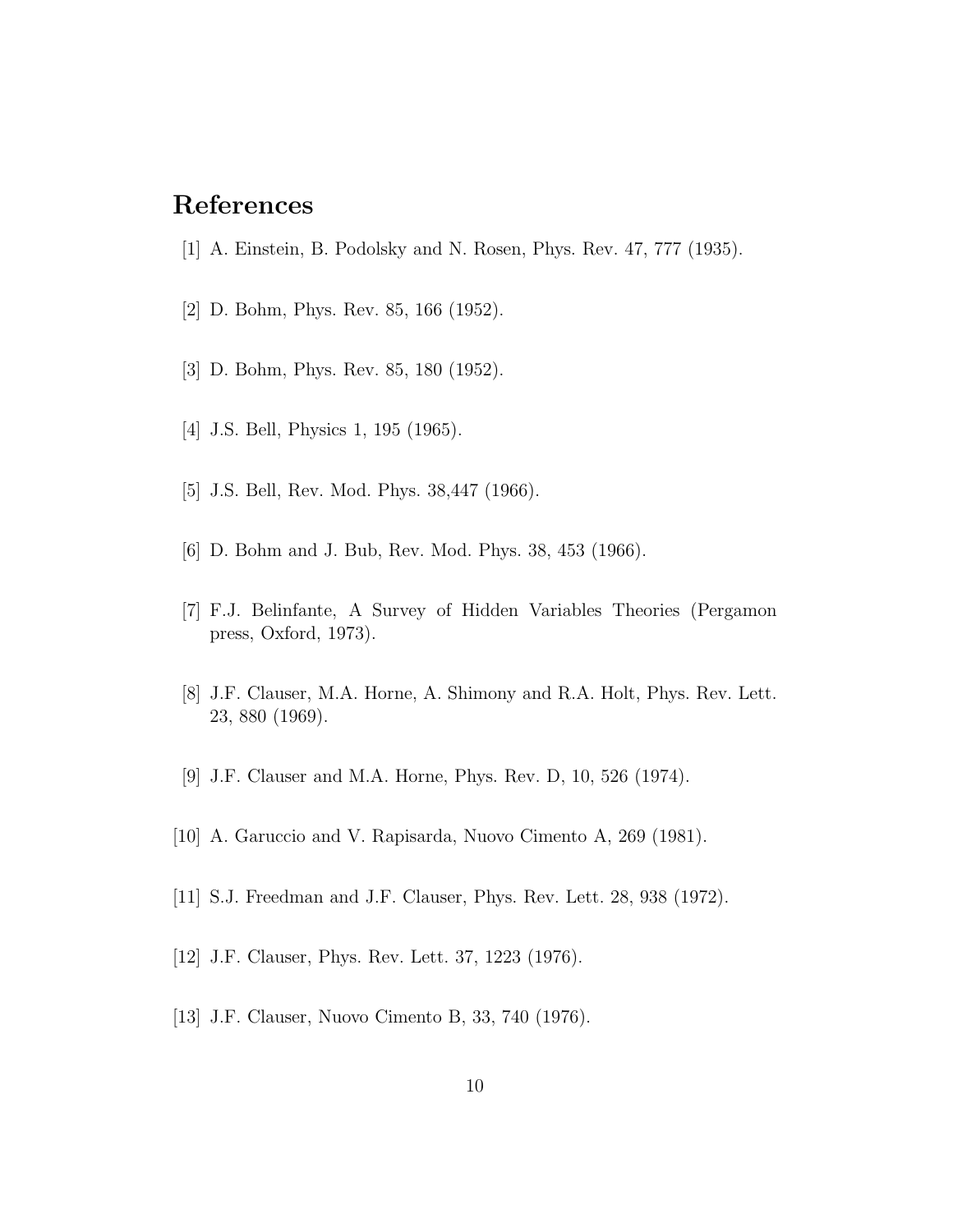- <span id="page-10-0"></span>[14] A. Aspect, P. Grangier and G. Roger, Phys. Rev. Lett. 47, 460 (1981).
- [15] W. Perrie, A.J. Ducan, H.J. Beyer and H. Kleinpoppen, Phys. Rev. Lett. 54,1790 (1985).
- <span id="page-10-2"></span><span id="page-10-1"></span>[16] D. Home and F. Selleri, La Rivista del Nuovo Cimento (1991).
- [17] J.A. Wheeler and W.H. Zurek, Quantum theory and measurement (Princeton Uni.Press, Princeton, 1983).
- <span id="page-10-4"></span><span id="page-10-3"></span>[18] N. Bohr, Phys. Rev. 48, 696 (1935).
- [19] W. Heisenberg, Physikalische Prinzip der Quantentheorie (Bibliographisches Institut, Mannheim, 1958).
- <span id="page-10-5"></span>[20] R. Descartes, Principia Philosophiae, German version: Die Prinzipien der Philosophie (Felix Meiner, Hamburg,1982).
- <span id="page-10-6"></span>[21] I. Newton, Philosophiae Naturalis Principia Mathematica, English version: The mathematical principles of natural philosophy (Philosophical Library, New York, 1964).
- <span id="page-10-7"></span>[22] G. W. Leibnitz, Specimen Dynamicum, Latin-German version: Specimen der Dynamik (Felix Meiner, Hamburg, 1982).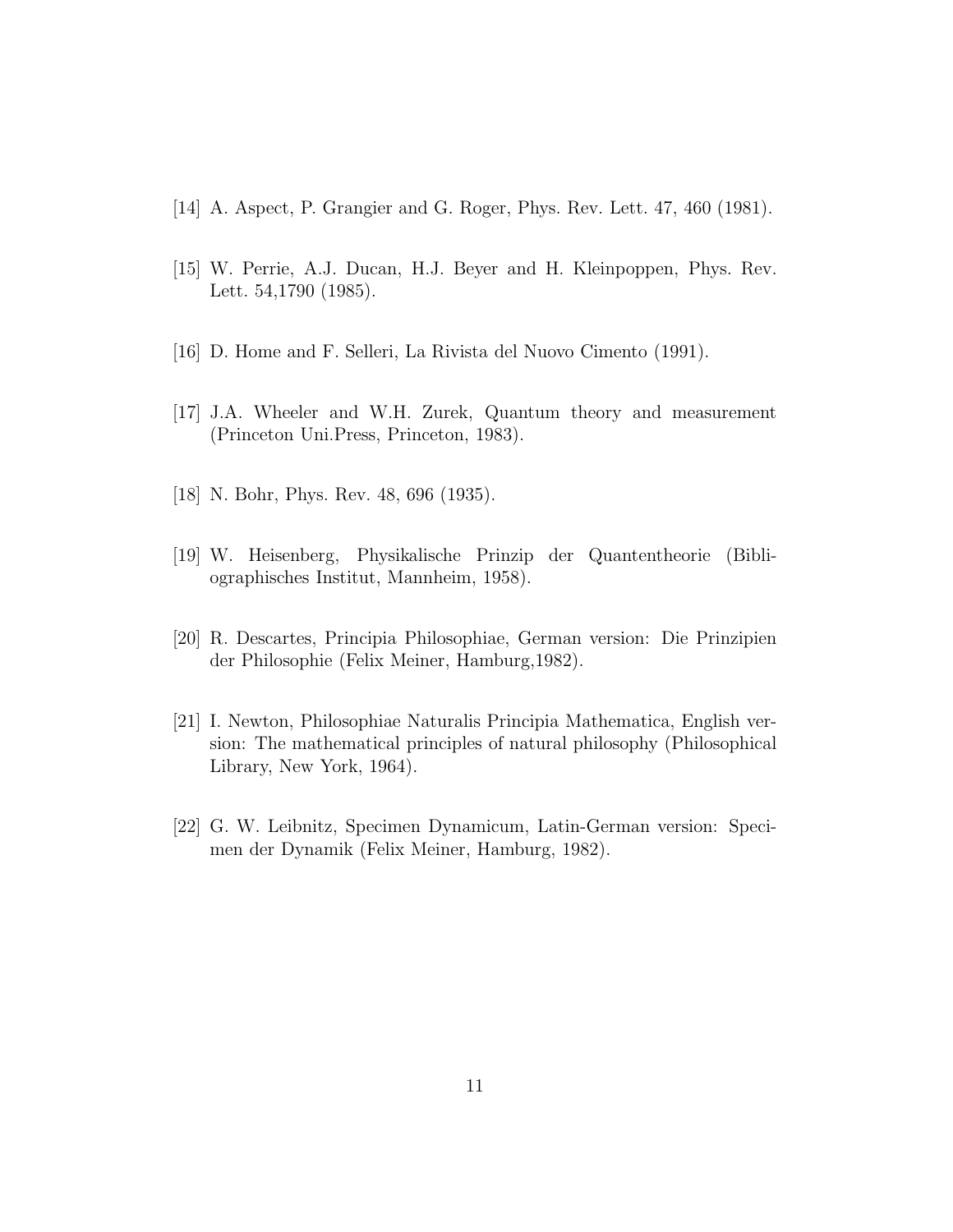Figure caption

Fig.1 Wave motion of a particle. The covered path length  $\Delta l$  is proportional to the position  $\triangle x$ , and the wavelength  $\lambda$  is equal to the position  $\triangle x$ .